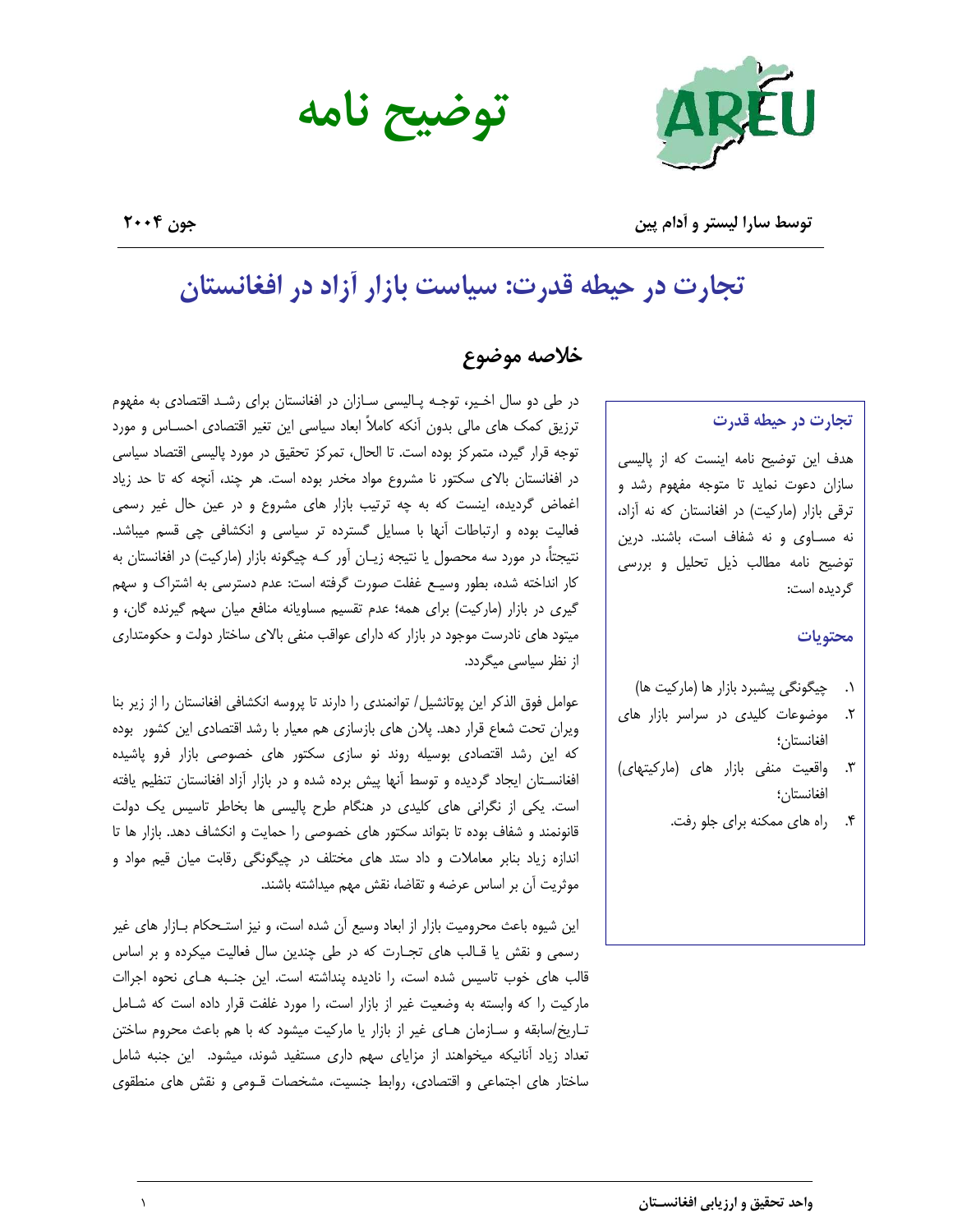برای تولید میباشد. این نظریه نیز از پوتانشیل قالب های کنونی برای رشد اقتصادی چشم پوشی نموده تا ثبات سیاسی کشور را بر هم بزند.

تحقيـق جديـد ايـن موسـسه كه بـالاي نحـوه اجـراات و فعاليـت هـاي بـازار صـورت گرفتـه باعث به رقابت کشانیدن دیدگاه های برتبر در مورد نقش بازار ها در افغانستان میشود. این تحقیـق ` نشان میـدهد کـه توسـعه اقتصـاد غیر رسـمی درین کشور بطور زیاد توسط بنـياد هاي غير رسمي تنظيم يافته است كه يقيناً "آزاد" نميـباشـد. پيدايش قدرت تحرك اقتصادی این حقیقت را پنهان مینماید که مقررات غیر رسمی اجتماعی بطور فعال سهم گیری و رقابت را محدود میسازد. این کمبود در رقابت به این معنی است که توزیع منافع بازار (و البتـه از رشـد اقتصـادي) بطرف أنانيـكه از قبل ثروتمنـد بوده اند و يا قدرت داشته اند، انحراف يافته است.

طروقیکه اکنون بازار یا مارکیت بر اساس اًن فعالیت مینماید نیز بالای دولتـداری سـیاسی و ساختار دولتـی اثرات منفی بجای میگذارد. از نظر مالی روابـط مفیـد دو جانبه بـین قـدرتمندان سیاسی و تجارت بزرگ وجـود دارد. معامله گران و تاجران امنیت شان گرفتـــه میشود، از مالیات معاف میگردند، کریدیت داده میشوند و در بعضی سکتور هـا (مانـند سـاختمانی) دسترسی به قرار داد های سودمند پیدا می نمایند. برای صاحبان قدرت، این ارتباط وسایلی را آماده میسازد تا سرمایه گذاری کرده بتوانند و تقلب کاری نمایند. تجمع منافع از بازار برای شان منابع را آماده میسازد تا قدرت های نظامی و سـیاسی شانرا بیشتر تقویت نمایند.

ارزش این گرایشات و تمایـلات در برابر عدالت اجتماعی، رشد بیشتر، ثبـات سیـاسی و حفـاظت محيــط قابل توجه و غور ميباشد. آمــوخـته هــاى كليــدى اين تحقـيق قرار ذيل مندرج ميباشد:

- رشد اقتصادی یک ضرورت است، و اما بـازار به تنهای خـودش آن منافع بیشـتری را کـه از آن متوقع است تحويل داده نميتـواند
	- از آنانیکه بازار های کشور را گرداننده گی مینمایند، حسابدهی بیشتر ضرورت میباشد
- مداخلات اضافه تر و فعالانه دولت ضرورت است تا باعث رشد ١. فرصت هاى بيشتر براى اشتراک در بازار و ۲. توزیع گسترده تر منافع، گردد
- برای یک استراتیژی همه جانبه و سیاسی ضرورت است تا بتواند قدرت آنانی را که طریق سلاح و فعالیت های غیر مشروع بالای بازار کنترول دارند، محدود سازد

به روشـــی که اکنون بـــازار (ماركيت) فعاليت مى نمايد نیز اثرات منفی بالای حکومت داری سیاســـی و ساختار دولتی دارد.

این تحقیــــق نشان میدهد که

گسترش اقتصاد قانونی عمیقاً

توسط سازمان هسای غیر

رسمی رسمیت یافته است که

يقيناً "آزاد" نميباشد.

١. واحد تحقيق و ارزيابي افغانستان اين تحقيق را بلاي سه بازار انجام داده است، ساختماني، قالين و كشمش كه توسط بانك جهاني تمويل گرديده است، نظريات و عقایدی که درین جا مطرح شده است، یقیناً نمایانگر نظریای بانک جهانی نمیباشد، بطور مجزا این مطالعات موضوعی درین موسسه موجود میباشد، و نیز میشود که از سایب موسسه www.areu.org.af کایی گردد.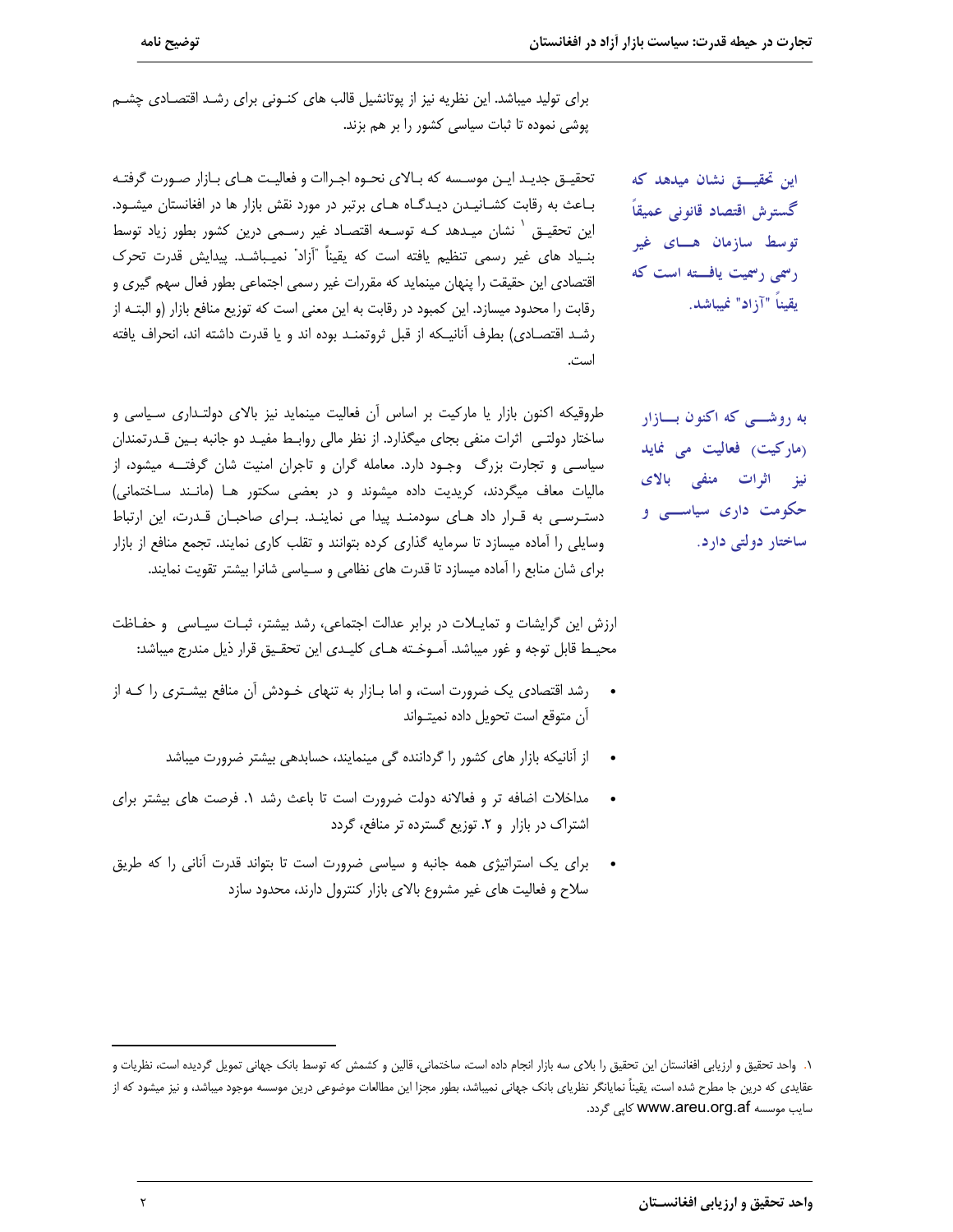# ١. چيگونگي پيشبرد بازار ها (مارکيت ها)

تحقیق و مطالعـه این موســسه بـروی سـه بـازار جـداگـانه صورت گرفته است؛ بازار مواد ساختمانی، بازار قالین و بازار کشمش. و مـوارد اسـاسی را که بر اسـاس آن این بـازرا هـا فعالیت مینمایند، قرار ذیل تشخیص گردیده اند:

### <u>جي</u> کساني معامله مينمايند؟

سقوط طالبـان نتوانست كـه يك تفكيـك قطعى را با گذشته گانش از نظر شرایط راه های اقتصادی، طرحها و اشکال اقتصادی و دست اندر کاران امور اقتصـادی ایجاد نمـاید. عـین تاجرانیکه پایگاه های قدرت شانرا از سالهای ١٩٧٠ به اینطرف در بازارهای پاکستان انکشاف داده اند و در دوران مجاهدين و طالبان نيز تجارت داشتـند، اكثـريت أنهـاى انـد كه در حال حاضر هم بالاى تجارت افغانستان مسلط ميباشند. هرچند کـه تعدادی از آنهـا جدیـداً به کشـور برگشته انـد. اســاســاً اين حاكي از تغير موقعيت آنها ميباشد، نه اينكه كدام بازیگران جدیدی در صحنه داخل گردنـد.

نسبتاً این گروپ کوچک معامله گران بالای فعالیت های عمده اقتصادی در افغانستان حاکم میباشند. از طریق میکانیـزم ها و پروسه های گوناگون، فعالانه دیگر رقبای شانرا محـروم نموده و خـود را در جای قرار میدهند تا از سکتوری که کار مینمایند بشتـرین استفاده و بهره مندی را ببرند. تکنیک یا روشهای اساسی که از آن استفاده مینماینـد عبارت اند از:

- دست كارى در قيمتها ازطريق وسايل مختلف
- مالکیت بر سرمایه (در زمانیکه برای دیگران کریدیت موجود نیست) و توانائی قرار دادن احکام شان ازطریق پول
	- نفوذ سیاسی و
- سطح كاملاً بلند يكپارچگى در سطوح فوقانى اين زنجير، (به این معنی که شرکتهای شان مالکین دیگر کمینی ها و عرضه كننده گان خدمات ميباشند با آنانيكه معامله مينمايند

برگشت سرمایـه گذاری های بعدی در افغانسـتان با فضای موجود معاملات وتجارت كنونى تحت فشار قرار گرفته است. بسیاری از عودت کنـنده گـان چون میدانند که فقط آن

گروپیکه بر اوضاع حاکم اند، میتوانند از فضای موجوده بهره ببرند، بناً میلی ندارند، که سرمایه های شان در معرض خطر قرار گیرد.

#### چی نوع معاملات را انجام میدهند؟

تاجران بزرگ و تاجران متوسط بالای جنس های متعدد معامله مینمایند، در یک محوطه معینه، بازیگرانی که در وسط زنجير اجناس قرار دارند (نه توليد كننده گان اوليه و نه هم خرده فروشـان) قصد دارند عين چيز باشنـد. تاجران بر اساس مسايل تقاضا، قيمت و مسايل فصلى به تجارت قالين يا تجارت کشمش و یا تجارت مواد ساختمانی و شباید هم تجارت تلویزیون و کود کیمیاوی، مصروف میباشند. ایـن چنین جنبه های تجارت در افغانستان باعث نفوذ وغلبه تعداد محدود تاجران میگردد. و نیز کمبود سیستم رسمی و قانونی مالی را انعکاس میدهد، (صـادر کننده کشمش ممکن دیگر مواد را بخاطر برگرداندن پولش وارد نماید) و نیز مسایل مخاطر و فصلی را انعكاس دهد!.

مرتبط بـه ايـن موضـوع، خطوط بسيـار تيـره بين ماركيت ها و فعالیت های مشروع و نا مشـروع وجـود دارد. بسیاری از تــاجــران، ولــو اينــكه آنهــا اصولاً به فعــاليت هاي مصروف اند که میشود بـه شـکل رسمی و مشروع در آورده شـوند، دارای سابقه کاری اند که سرمایه های کنونی شان از فعالیت های غیر قانونی گرد آمده است. هر چنـد تاجران، خـود به چنین فعالیت های غیر قانونی اقتصادی دخیـل نباشند، اما با آنان در روابط خوب اند که ایشان به اینچنین کار ها دست دارند چراکه این گروه اخیر معمولاً کسانی اند که مسیر های مواد و سیستم ترانسیورت را کنترول مینمایند.

## معاملات چگونه صورت میگیرد؟

اکثریت معاملات بر اساس ارتباطات شبکه های اجتـماعی و داشتن مشـتری های شخصی صورت میگیـرد. این ارتباطات بر اساس مخلوط یک تعداد فکتور ها است که شامل ارتباطات فامیلی، قومی، تاریخ مشترک، و ایدئولوژی مشترک مذهبی میباشد. طـوریکه بعضاً اصول افغانی اذغان دارد، بساده گی آنها بر اساس اصول فامیلی استوار نمیباشند.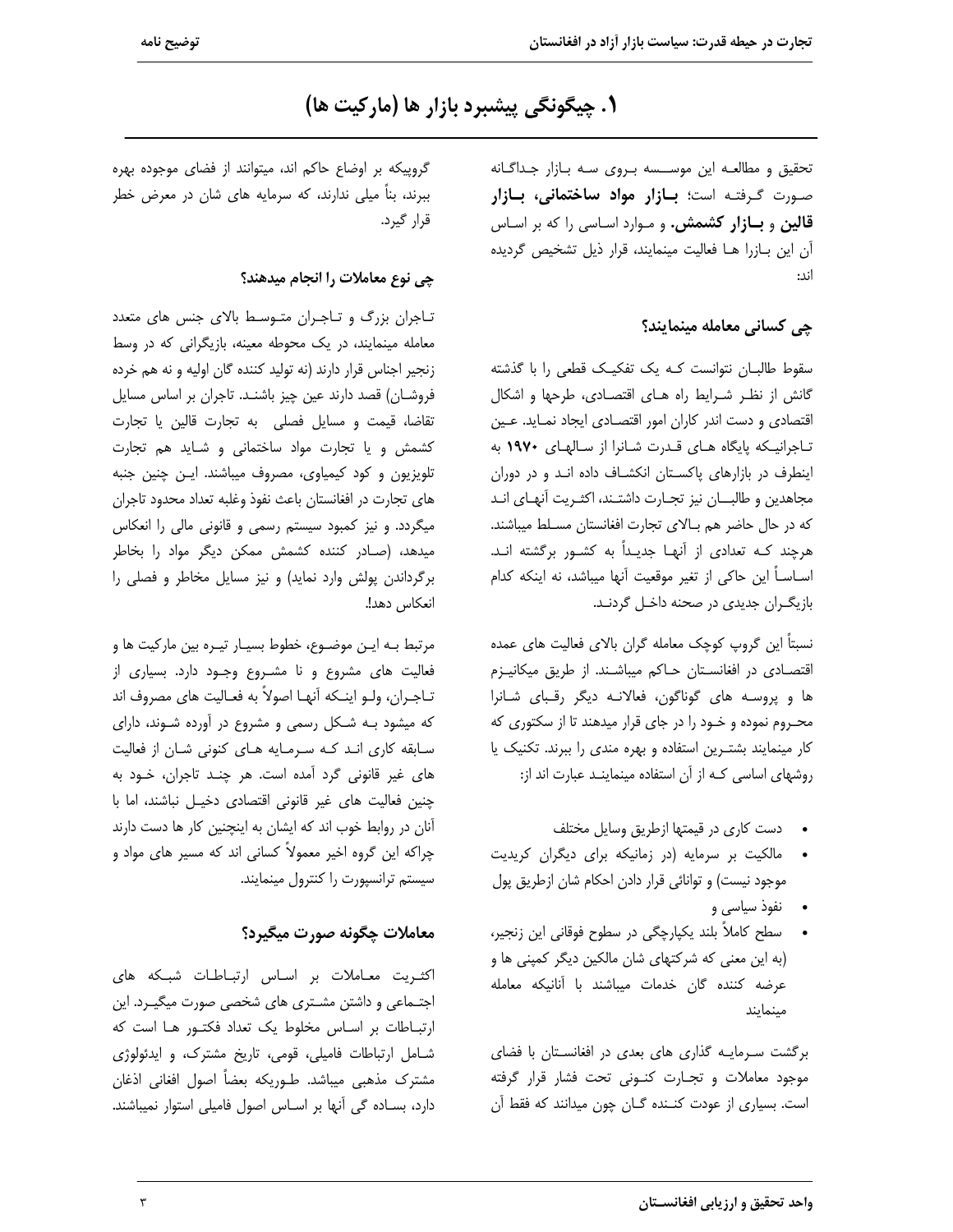قسمیکه تحقیقات در دیگر ساحات نشـان میدهد، چنین شبـکه های باعث آماده کردن معلومات، جریانات منظم تجارتی، اعتبار تجارتی و اشتراک گذاری خطرات اقتصادی، میشود.

در سراسر کشـور، زبده ترین معامله گران، دارای روابط مستحکم مالی و شخصی با قدرتمندان هم در سطح ملی، ولایتی و محلی میباشند. چنین ارتباطاتی دو طرفه برای شخص تاجر، از دیدگاه تامین امنیت، معافی از مالیات و تهیه کریدیت، ( و در بعضی سکتور ها مانند ساختمانی) تهیه قرار داد های منفعتی، از نظر منافع با اهمیت بوده و همچنان برای قدرتمندان، از دیدگاه مساعد کردن زمینه و وسایل برای سـرمایه گذاری، پوتانشیل و نیـرو برای سئو استفاده ها، و بطور كلي براي تقويه نفوذ بر روابط نظامي، اقتصادي و قدرت سياسي با اهميت ميباشد. اغلباً قدرتمندان نيز بالاي مواد اوليه چون آب و اراضی در افغانستان کنترول و حاکمیت دارند.

#### ماركيت ها چيگونه تنظيم گرديده اند؟

با وجود تعريف متـداول "غيــر رســمي" آن، ماركيت ها زياد تر با اشكال غير دولتي مقرارت تنظيم يافته انـد. بسـياري ايـن مقـررات در اصـول و نورم های اجتماعی و ایدئولوژیکی و سازمانی مندرج گردیده اند. بطور مثال، مطـالعـه قالـین بافی بطور مشخص اساسات توليد و عرضه را از حيث جنسيت (زن/ مرد) مشـخص مینـماید، بـااینکه زنان منحیث تولید كننده گان تسلط ميداشته باشند ولى در سراسر اين پروسه نا دید گرفتـه شـده اند. زنان در تمام بخـش های آن دو سکتور دیگر غایب بوده انـد.

كوشش دولت بخاطر تنظيم فعاليت هاى ماركيت يا بازار افزایش یافتـه است، طـور مـثال، استعمال و پذیـرش قـانون مالیات و تعرفه که جدیداً صورت گرفتـه است، و تنظیم هماهنگی های سکتور های خصوصی در بین وزارت خانه های مختلف میباشـد، هر چند که چنین دخالتهای هنوز در مراحل

اوليه قرار داشته كه نفوذ و تطبيق عملي آن ضعيف بوده و حتى در بعضی ولایات هیچ قابل رویت نمیباشد.

علاوه برین، آگاهی های کم و کمبود معلومات در مورد مسایل چون مالیات و تعرفه باعث ایجاد یک اندازه اضطراب شده و همچنین سبب ایجاد نا رضایتی های در بین شرکتها و تاجران خوردتر گردیده است.

## از نظر مکانی معاملات دارای کدام طرحها و اشکال است؟

بعضی از بازار ها وسیعاً بـه طور ملی فعالیت مینمایند، (بدینگونـه کـه گرایشات را بسـوی منطقوی سازی رژیم طالبانی برگشت میدهد.) و نیز فعالیت های زیاد اقتصادی وجود دارند که در مراکز تمام ولایت و ولسوالی های شمال کشور معمول است (در سـاحاتيكه كار ساحوى اين تحقيق انجام يافته است) و نیز شواهد تخصص سازی بعضی فعالیت های اقتصاد در بعضی نقاط وجود دارد، قسمیکه مراکز قالین بافی در شمال کشور این موضوع را نشـان داده است. از نظر مکانی طرحها واشكال تجارت و معامله بر علاوه مشخصات قومى مرتبط است با مراکز جغرافیاوی رشـد و قدرت.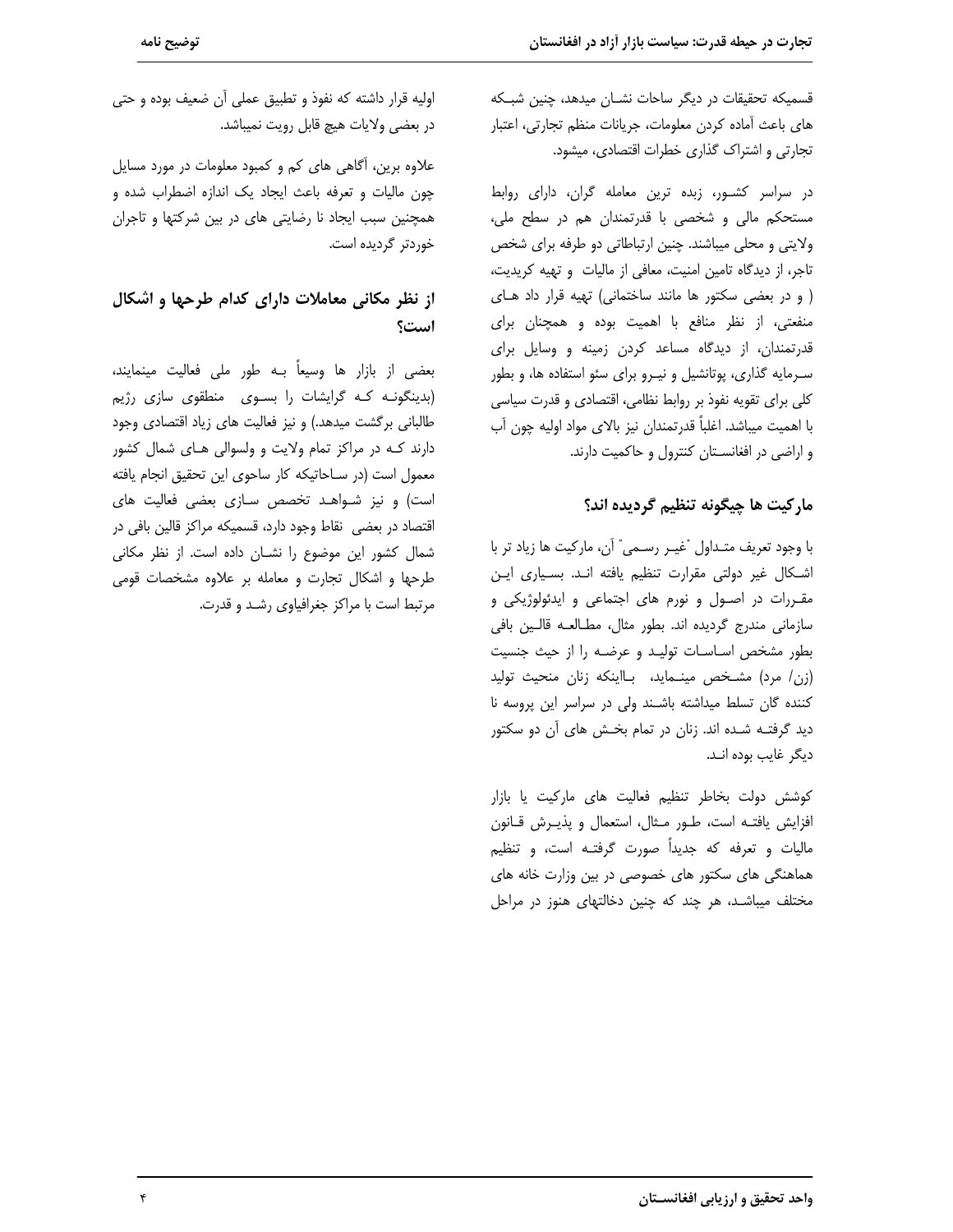۲. موضوعات کلیدی در سراسر بازار های افغانستان؛ تشريح سه سكتور جداگانه

> الف: تجارت سـاختماني : یک سکتور روبـه رشد که توسط انحصــار سياسي كنترول ميگردد

> سکتور فعالیت های ساختمانی در سراسر شهر های افغانستان بطور شدید در حال رشد و ترقی میباشد. که شامل چهار نوع عمده امور سـاختمانى ميگردد:

- پروژه های اساسی نظامی؛ درحال حاضر پایگاه هوایی بگرام و یا ساختمان های ناتو در دلارام
- پروژه های باز سازی دولتی که توسط دونر ها تمویل گردیده؛ که شامل یک تعداد پروژه های بزرگ میشود، ماننـد پروژه بازسازی سـرک قنـدهار - کـابل که جدیداً به پایه اکمال رسیده است
- ساختمان های بزرگ خصوصی و تجارتی؛ مانند خانه های زیبا که از پول مواد مخدر ساخته شده و دیگر مارکیتهای بزرگ
	- انکشاف دیگر ساختمانهای مسکونی و کوچکتر

اگـر چـه هنگاميـكه در شهر هاى افغانسـتان سفر شـود، پروژه های مربوط کتـگوری های سوم و چهارم بیشتر قابل دیـد میباشند، فعالیتهای ساختمانی در دو کتگوری اول و دوم (مخصوصاً پروژه هـای نظـامی و

نیز پروژه های عمده دولتے، ماننـد سرکسازی) در حقیقت از نگاه ارزش فعالیت های ساختمانی سکتور خصوصی را توسط احکام های پر قدرت کاهش میـدهـد.

مشخصاً پنچ گرایش/تمایل در رونـد تجارت سـاختمانی با اهمیت تقلی میـگردنـد:

مهمترین تمایل عبـارت از کاهش جمعی تعداد بازیگران در فعالیت های امور سـاختمانی میباشـد، که اصولاً برخواسته از نگرانی های امنیتی میباشد. بدین ترتیب که تعداد قرار داد هایکه توسط سازمانهای خارجی برای قراردادی ها اعطا میگردند از نظر تعداد کم و اما از نظر ارزش پولی بسیار بلند میباشد که یک محدوده وسیعتر ارايه خدمات و فعاليت ها را تحت پوشش قرار ميدهـد.

• تمایل دومی مربوط میشود به نوعیت کمپنی های که مقدمتــاً ازين قرار داد ها به شكل قرار دادى منفعت میبرند، میباشند. درینجا دو گروپ اند که منفعت میبرند، یکی اَن شرکتهای افغـانی هستند که معمولاً ارتباطات قوی و مستحکم سیاسی با یک و یا چند تن از اعضای کابینـه دارنـد؛ و گروپ دوم شـرکتهای غیر افغانی مخصوصاً تركي ها، ايراني ها، چنائي هــا و پــاكستاني ها ميباشند.

چندین دلیل وجود دارد که کمپنی های نسبتاً کوچک افغانی حتی از قرار داد پروژه های به ارزش **۲۰۰** هزار دالری هم محروم مانده اند كـه اين شـامل فقدان موادات ذيل ميشود :

- داشتن تجارب و مهارت های تخنیکی
- داشتن ماشين آلات سنگين به اندازه كافي؛ يا توانائى خریداری چنین دستگاه های از طریق کریدیت
- تامین امنیت مـالی و دیـگر شـکل های مشخص شده امنیتے ،
- ارتباطات موجوده قبلی با قرار دادی های خارجی،  $\bullet$ برخلاف بسیاری از شـرکتهای افغانی

يقيناً، اين يک وضعيت افزايش دهنده محروميت ميباشـد. طوریکه یک تعداد شرکتها سعی برین دارند که نفع ببرند، أنـها این توانائی را دارند که رشد نمایند و دیگران را از بازار محروم ســازند.

سومین تمایل که زیادتر مورد بحث قرار گرفته است و نیز سخت است اثبات شود، عبارت از درک افزایش در فساد میباشد که مرتبط به اعطای قرار داد برای قراردادی ها در سراسر زنجیر میباشد. با اینکه تعداد قـرار داد هـا زياد شده و بيشتر تحت انحصار قيد ميشوند، و بـا موجوديت فرصت هاي كم براي آنعده شركت هاي كه ميخواهند منفعت ببرنـد، باعث ميشود تا رشـوه خوارى نيز افزايش پيـدا نمايد. مطمناً ادعا هـاي فراواني وجود دارد مبنی برین که مبالغ بسیار هنگفت دست بدست میگردند، شامل مبالغ است که بـه کارمنـدان بین المللی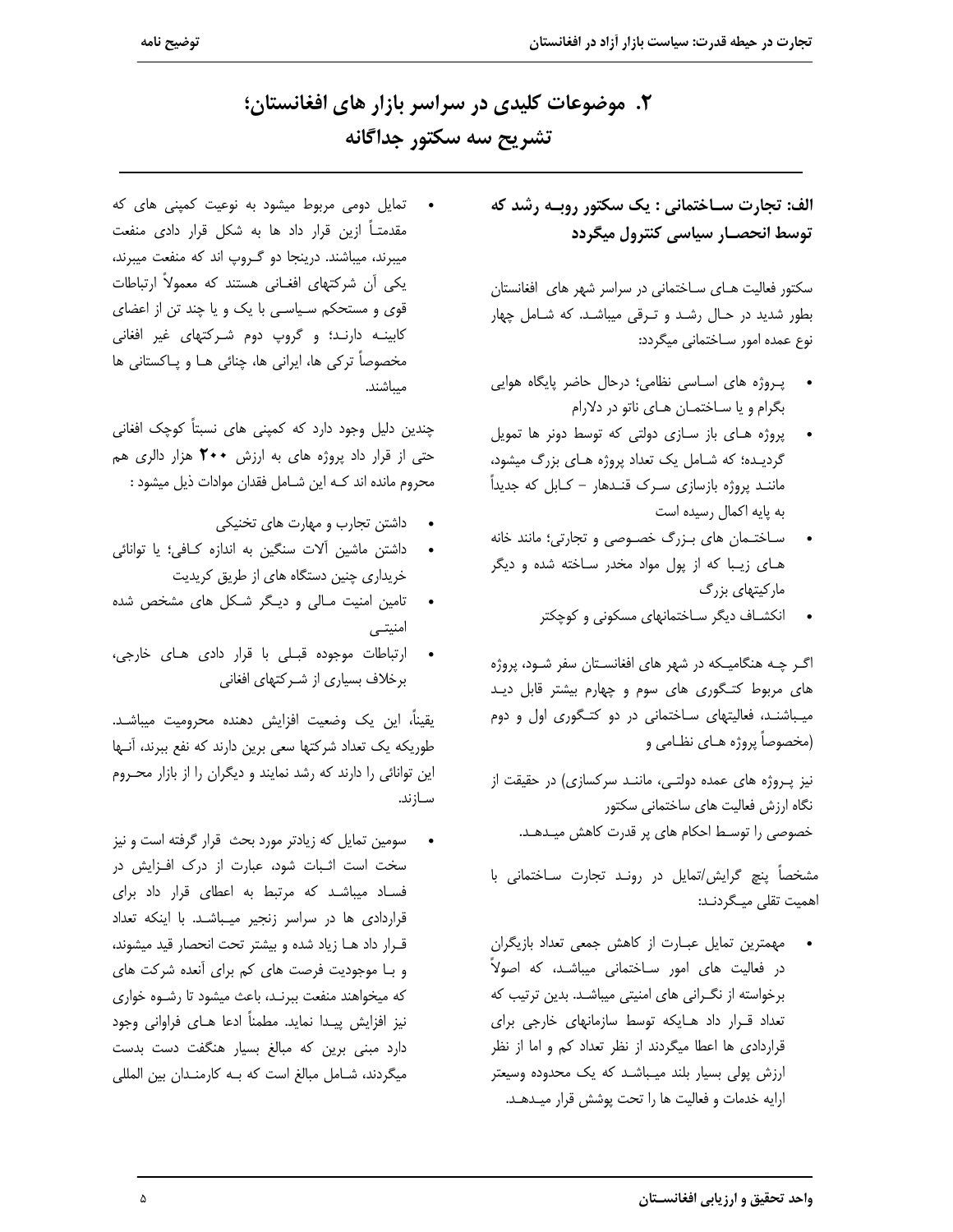و داخلي موسسات خـارجي و يا دواير دولتي و سياستمداران پرداخت ميگردد.

- وابسته بـه این، چهارمین تمـایل عبـارت از **افزایش** کلی نظامی نمودن امور تجارت سـاختمانی میباشد. طوریکه از نظر امنیتی نگرانیهای وجود دارد، این باعث میشود تا مسـلحانه از آنانیکه در پروسه فعالیت های ساختمانی مصروف اند، حراست صورت گیرد، بناً نفوذ توافقات رسمى وغير رسمى درين راستا با تهديدات قدرت و نیروی مسلحانه همنوا خواهـد بود.
- پنجمین تمایل عبارت از سطح بسیار پـائین بررسی های دقیق چی مالی و چی تخنیکی از روند تطبیق پروژه قرار داد شـده میباشـد. ایـن نتنـها باعث افزایش بازپرداخت مالی برای آنانی میشود که کار های زیر استندارد را انجام میدهند ولی نیز اجازه میدهد تا مواد بطور غیر مشروع خریداری گردد و کیفیت کاری نیز کاهش یابد، بدون اندک ترین تـرسی بـرای جـبران خساره.

تمام فكتور هاي فوق باعث نا آرامي هاي بين آنانيكه در فعاليت های ساختمانی مصروف اند، بوجود میآورد. از کارمندان بین المللی برای شرکتهای افغانی، و نیز برای آنانیکه با مسایل بیشتر حکومتداری و سیاست اقتصادی نگران میباشند، این نا ممكن است تا اكثريت ادعا هاى فساد را در جريان دوره اين تحقيق ملاحظه گرديده ويا بعضى هم ممكن توسط حسادت موسسات ناموفق در حصول قرار داد هـا ایجـاد شـده باشـد، را تشخیص داد. هر چند که فعالیت های ساختمانی یکی از كار هاى ناپاك در سطح جهان شناخته شده است، اين درک گردیده است که یک تغیر قدمی از نگاه سطح فساد در کشور بوجود آمـده اسـت. بر عــلاوه، نگــرانی هـای عمــومــی و عميقى در باره اينكه چيگونه معاملات انجام ميگيرد، و چیزی معمولی است علایمی را ببینیه که بیانگر یک مافیا فعالیت های ساختمانی وجود داشته باشد که خیلی بطور باز و روشن و نزدیک به جنگجویان و وزرای کابینه بستگی ميداشته باشند.

# ب: بـازار قالین: یک سکتور رو به رشـد، اما مفادش بــراي چــي کسي؟

یک نظریه کلی وجود دارد که باید بازار قالین تجدید حیات گردد، شواهد از اندخوی که یک منطقه تولید قالین در شمال

کشور میباشد، این گفته را حمایت نمیکند. در حالیکه قابلیت های بیشتر قالیـن بافی افغانسـتان در دیگر جـا هـا در جریان سال های جنگ و بے ثباتی نقل مکان نموده است، این یک واقعه استثنائی و غیر عملی نبوده است، که اکنون ضرورت به دو باره شروع شدن تولید قالین میداشته باشد. اما در عوض، یک قسمت یک تغیر شکل صنعت قالین بافی بوده است. که از سال ۲۰۰۱ به این طرف به اندخوی برگشته است، که منجر به رشد سریع شده ولی توزیع مواد تولیدی ناکافی ميباشـد.

این سی سـال اخیــر ، یک دوره بوده که نقش تولید قالیــن و استفاده مواد سنتی و محلی و خانه گی کاهش یافته است،رشد استفاده پشم های بی کیفیت تنیده شده ماشینی كه از خـارج افغانســتان وارد ميگـردد در روياروئي وضع اشكال تولید و نوعیت نقش های تولیـدی توسط بازار هـای قالیـن بین المللي كه تاجران افغاني كليدي نيز با أنها در ارتباط اند، ييوستـه ميـباشـد.

قسـماً بخـاطر تجارب از مهاجرین و دوران خشکسـالی ها بسـياري از خانواده ها به طرف قـالين بافي يا بـه طور اشتراكي و یا به شکل روز مزدی روی آوردند، که باعث توسعه تولیدات شده اما برگشت بسوی کارگری کاهش یافته است. اگر چه اوضاع از سال ۲۰۰۱ به این طرف بهبود يافتـه اسـت، اصـــلاً تغيرات ايجاد شده بالاى سـاخـتار بــازار های قـالین توانــائی تولیـد کنـنده گـان را بـرای خوبتر بحث مورد بازگشت آنهـا بـه مشــاغل شــان صــورت گیرد، و نیز این ممكن باعث هدايت دادن بطرف يك فرسـايش سيستماتيك مهارت های فنی و سنتی شود، هم از نظر دیزاین و هم از نظر اجراات. یک تعداد تشکیلاتی کلیدی در بازار کنونی موجود است كه اين پروسه ها را به پيش ميبرند:

- ۰۱. بطور روشن تولید مطابق جنسیت (مرد و زن) صورت گرفته است، که زنان درین پروسه یک نقش برجسته داشته ولی در بازار های که توسط مردان اداره میشود، این قابل دید نمیباشد. رشد اقتصادی به خودی خودش، نمی تواند این غیر مساوات را که در ساختار های بازار موجود است، مورد بررسی قرار دهد.
- ٢. يک تغير در ساختار پرداخت که باعث خرابتـر شدن حالت در آمد بطرف کارگری میشود، بوجود آمده است. در حال حاضر اکثـریت تولید کننده گان طوری کار مینمایند که یا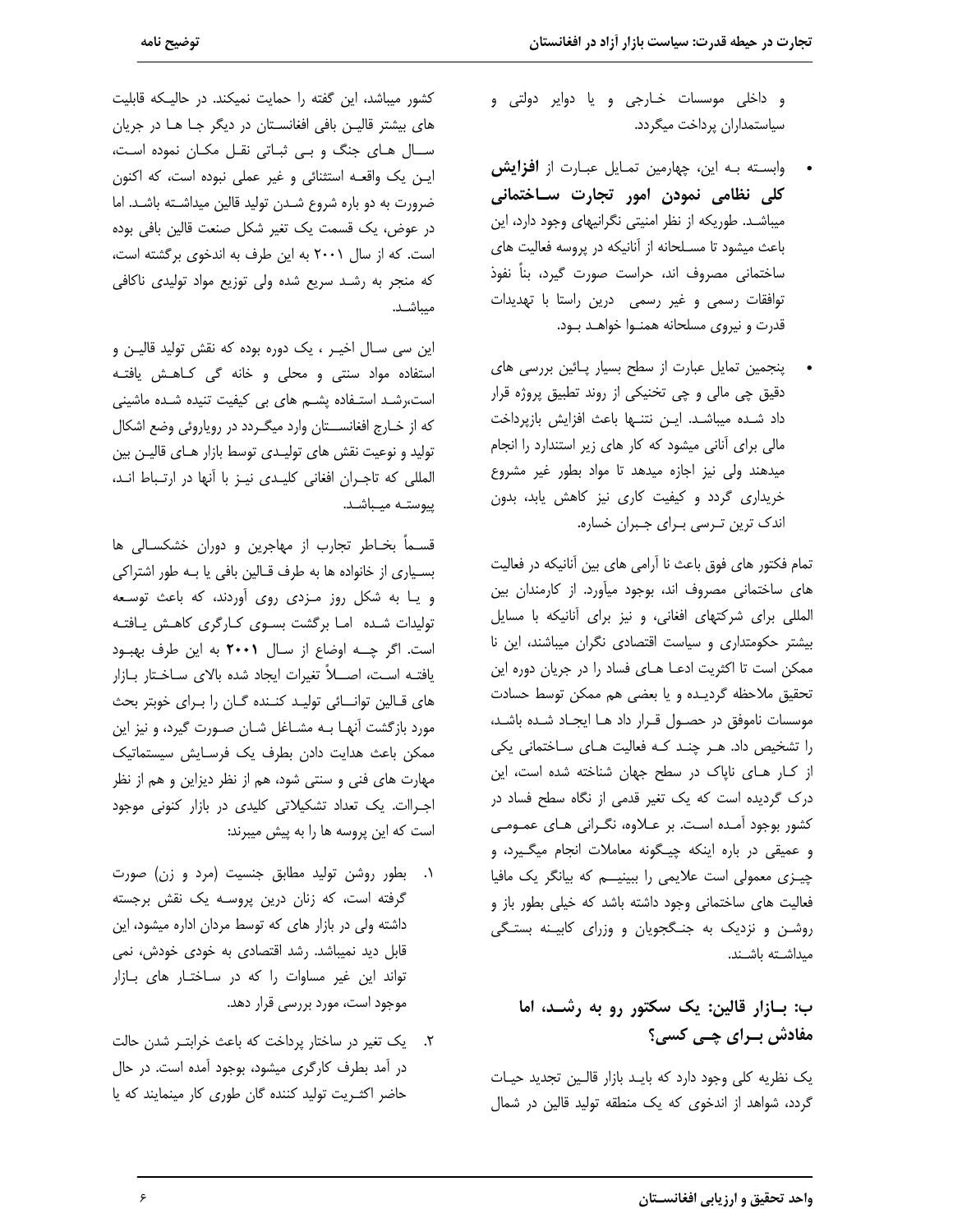

در منافع کدام سهمی داشته باشند و یا کارگری مینمایند، احتمال نمیرود که روی آوردن به کارگری حتبی به بهتـرين وجـه آن بيشتر از ٢۵٠ دالر تا به ٣٠٠ دالر سالیـانه عاید داشـته باشـد. این در آمد در غرب بین ۶ تا ١٢ فيصد آخرين قيمت خرده فروشي ميبـاشـد. اين فقط كافي است تا توليد كننده گان را گذران نمايند نه اينكه ترقی و پیشـرفت کنند.

٣. تغییراتی در نوعیت مواد تولیدی نیز بوجود آمده است، کـه درآمد را هم در طرحهای کارگری و هم تجارتی متاثر میسازد. قالین های که در آن چوب رنگ استفاده شده و توسط رنگ نباتات رنگ آمیزی شده و با نقش و نگار ها و طرح های مطابق فرهنگی غربی ساخته شـده و از پشم های که بطور وافر از شرق میانه وارد میگردد در حال حاضر بالای بازار (مارکیت) کشور چی در ایجاد مشغولیت های کاری و چی در جلب و جذب کارگری مسلط میباشد. این چنین دیزاینهای هیچنوع ارتباطی با مهارتهای طرح و دیزانهای کنونی ندارد، و در تحت شرایط کارگـری تولید شـده اند، تا اینکه ضروریات یکسان سازی را تحمیل نماید. بالای چنین قالین های در داخل بازار معامله صورت نمیگیرد، که هر نوع فرصتی را برای تولید کننده گان که بتوانند بطور مستقل جنس خود را بفروشند از بین می برد. در عوض، بازار چوب رنگ، توسط یک تعداد تاجران بزرگ که ارتباطات خارجی که در ماركيت هاى خارج از محل سنتى معامله مينمايند، بطور عمده کنترول میشود، از طریق تاکتیک ها و تسلط شـان در بین بازار کاری میکنند که فرصت های رقابت برای تاجران كوچكتر ديگر كاهش دهنـد.

ج: صادرات کشمش: امور دفترداری و رشـوه خواری در دولت، و عدم موجودیت کنترول یا حمایت از نظر کیفی

"ما کدام دولت نداریم، و هیچ توجهی هم در قسمت تجارت کشمش ندارند. مسئولین مالیات و در گمرک فقط بالای منافع خود شان جدی اند، ولی در مورد تجارت هیچ جدیت نشان نمیدهند. أنها مالیات گمرکی را از ما جمع آوری میکنند و بس" (این مصاحبه در مارچ ۲۰۰۴ با یکی از تجار کشمش در شهر مزار شریف صورت گرفته است.)

از نظر اقتصادی کشمش قسمت اعظم محصولات باغداری را در افغانستان تشکیل داده و از جمله مواد اولیـه صـادرات این کشور بحساب میرود. در جریان سال های ۱۹۶۰ تا به ١٩٧٠ طورى كه رايور داده شده صادرات كشمش افغانستان ۶۰ فیصد از مارکیت های جهان را تشکیل میداده است. ازینرو، احساس میشود که بازار میوه جات خشک افغانستان دارای قوه پوتانشیـل بلنـد باشد، و دونر هـا که صادرات میوه جات خشک را یکی از راه های رشد و ترقی افغانستان میدانند تمایلات قابل توجهی درین بازار نشان میدهند.

بطور عمومی، دولت بالای صادرات کشمش از دست دوری دارد، هر چند، کـه اختـلاف بين سطح مقرارت که دولت درين صنعت ایجاد مینمایـد وتجــارب آنانیکه در تجارت کشمش دست اندر کار اند، وجود دارد. تجارب واقعی آنهـا، حـد اقــل در جنوب، آشکار میسازد که دولت هیچ کنترولی بالای بازار کشمش و انگور ندارد. هیچ نوع استندارد و درجه بندی رسمی، كدام مقررات براي ياكاري كشمش، كدام بازرسي صحى، كدام کمک تخنیکی و یا از نظر مالی و پولی کدام حمایت خاص وجـود نـدارد. اقدامات درين زمينه مدد تقويت بازار صادرات مهم در افغانستان بوده میتواند.

و در عوض مصروفیت هـای کنونی دولت شامل کاغذ پرانی ها و جستجوی کرایه میشود **(انتقال مواد و یا خدمات به نفع** شخصی خود از طریق دست کاری به پالیسی ها). ساختار های مربوط به دولت وجود دارند که دستورالعمل های برای اشتراک در پروسه صادرات کشمش دارند و این موسسات همراه با دیگر ضروریات عمومی برای صادرات، بالای صادر کننده گان عمده یک مقدار موانع مهم را تحمیل مینماینـد. هر چند که، **شرکت صادرات کشمش**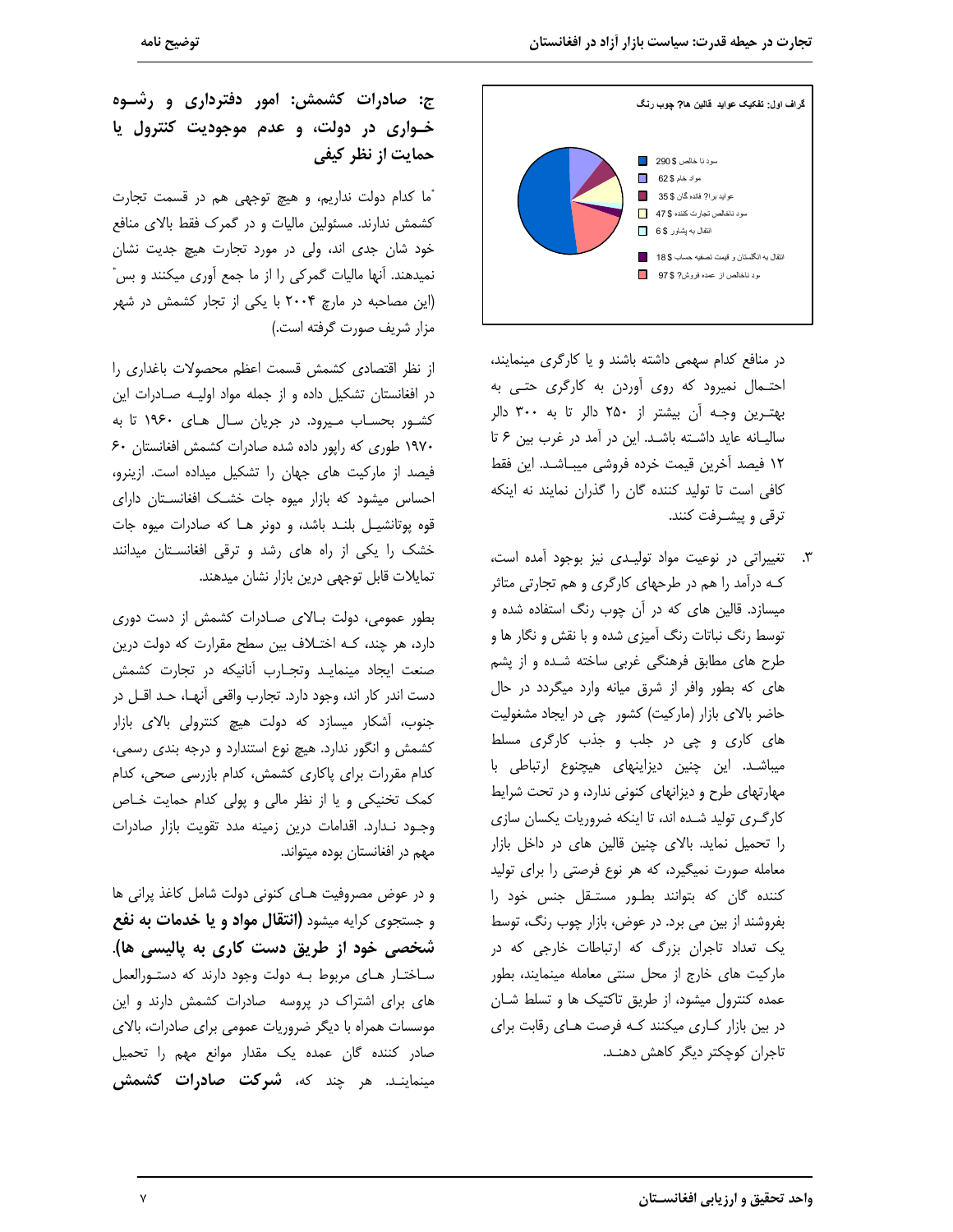**افغانستان و دیگر سـازمان ارتقای صادرات میوه جات خشک** – که یک عضو غیر منفعتی میباشـد – و بشکل یک سازمان در وزارت تجارت موقعیت دارد میتوانند که خدمات مفیدی را برای صادر کننده گان آماده سازند و کیفیت صادارات را تنظیم نمایند. دارای دفاتری در کابل میباشد که مجهز به یک لابراتواریست که توسط چاپان تجهیز گردیده است. و همچنین نماینده گی هـای آن در ولایـات جـلال آبـاد، قندهار و شهر مزار شريف وجـود دارنـد. اين ديـپارتمنت بعد ازينكه مواد صادراتی را تست و امتحان مینماید یک تصدیقنامه که بیانگر کنترول کیفیت مواد مذکور باشد، را صادر میکند. این تست یا امتحان به مبلغ ۵۰ افغانی در هر متریک تن صورت ميگيرد. علاوتاً جواز صادر نمودن محموله مذكور را اعطأ ميكند، هر چند كه تقسيم وظايف بصورت دقيق في ما بين سازمان مذكور و وزارت تجــارت واضحاً روشن نميباشد، باز هم اين ادعا صورت میگیرد که بـازرسی های جداگانه هم در وقت بار گیری مواد و هم در وقت پروسیس نمودن مواد انجام میگیرد. به مقداری که این خدمات بطور وسیع آماده شده، روشن نميباشد.

ریاست های وزارت زراعت و مالداری در ولایات نیز خدمات تصدیق صادرات کشمش را انجام میدهند. زمانیـکه یک محمولـه برای صادر نمودن آماده است، این ریاست یک نماینده خود را برای ارزیابی مواد به کارخانه میفرستد. قسمیکه گفته شد قیمت تصدیق ارزیابی این اجناس از نگاه صحی و بهداشتی ۵۰ افغانی میباشد. اگر چه تست های لابراتواری ندرتاً وجود دارد و یا اصـلاً موجود نیست، تجار مجبور اند تا یک تصدیقنامه از طرف این ریاست بدست آرند، بدون این تصدیقنامه گمرکات اجازه صدور آن محموله را از کشور نمیدهند. اگر چه قضاوت در

مورد راه های که در اطراف این مقرره وجود دارد، کاری بس مشکل میباشد. علی رغم این، تقریباً اکثر تاجران که در جریان این تحقیق مصاحبه گردیدند، اظهار میداشتند که ایشان آن چنین تصدیقنامه را دریافت نموده اند، و نیز وزارت زراعت و مالداری یک سند تصدیقی اندازه وزن مواد را برای صادر کننده گان آن، تهیه مینمایند.

در واقع یک تعداد اسنادی وجود دارد که برای صادر نمودن کشمش لازمی میباشد، که مخارج آنها نیز شاملش هستند، و احتمالات دیگر که ممکن مخارج "غیر رسمی" دیگری نیز در هر مرحله جداگانه به آن علاوه گردد، وجود دارد. قسمیکه با تمام پروسیجر های مربوطه مراحل صادرات و واردات مواد، دقیقاً روشن نیست که چی مقدار مخارج و چی نوع پروسیجر های برای تعیین این مخارج وجود دارد، و آنها تا چی حدی در سراسر کشور باهم متحد الشکل میباشند. در چوکات ذیل کلیه ضروریات یک تاجر و به شکل نمونه تمام مخارج وضع شده بالای آن محموله که از مزار شریف از طریق بندر حیرتان (ازبکستان) وارد گردیده، نشان میدهد که اینها شامل مالیات غیر رسمی نیز میباشد.

مالیات غیر رسمی نیز بالای تاجران در مراحل ابتدایی پروسه صادرات وضع میگردد، بطور مثال، بعضی وقت ها یک جنگجوی محلی مالیات را از شخص کشت کننده در محل جمع آوری مینماید. علاوتاً یک تاجر ممکن مبلغ فیسی را برای قدرتمندان محلی زمانیکه مواد خود را به عمده فروشی در بازار میآورند، بیردازند. در شهر مزار شریف در حال حاضر این قیمت ۴۰ دالر فی تن تخمین گردیده است.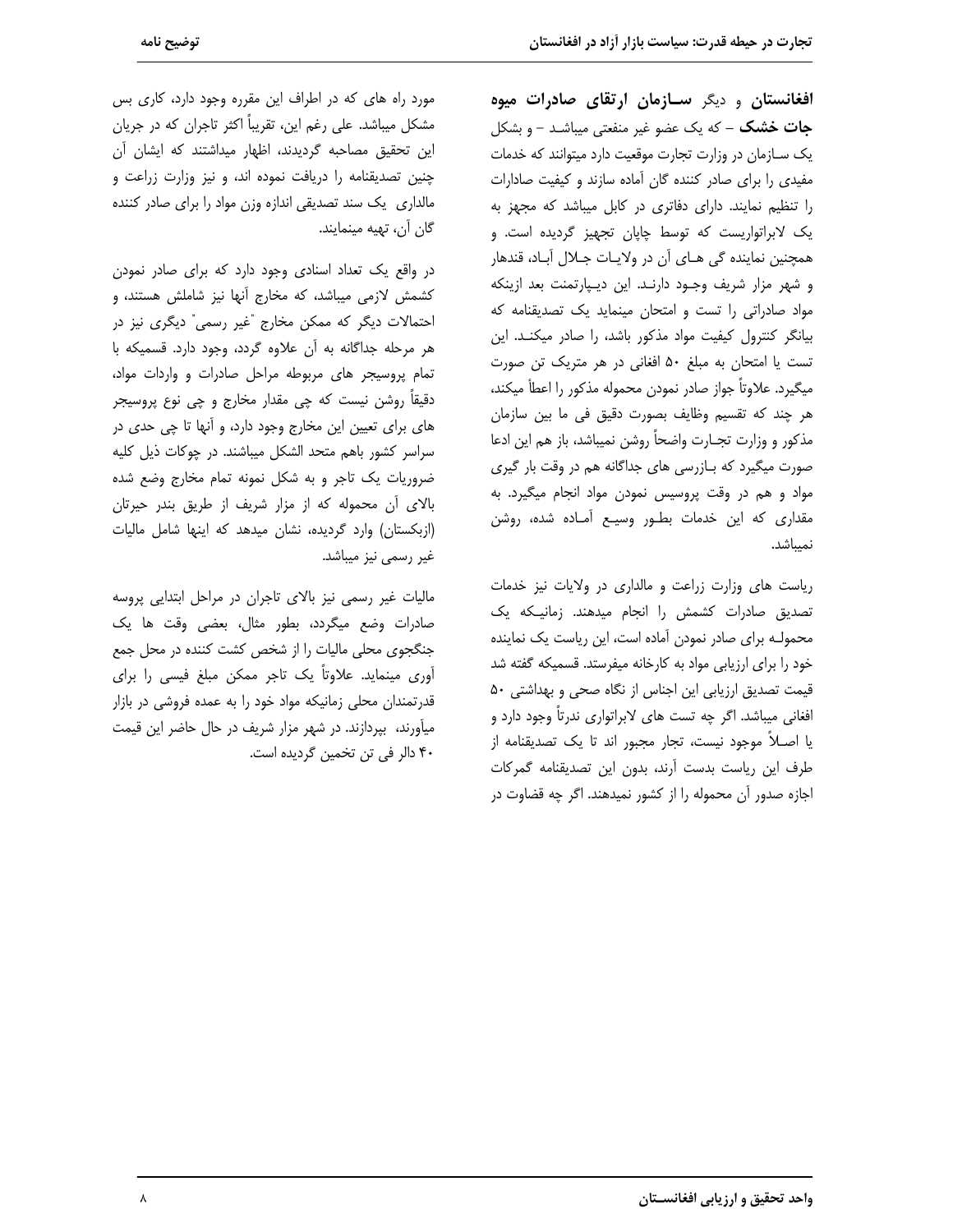چوکات چهارم: مصارف که محموله کشمش یک نفر تاجر از شهر مزار الی بندر حیرتان در بر داشته است سمت افغانستان ٰ مخارج دولتي ٰ جواز تجارت که هر ساله باید به قیمت ۳۵۰۰ افغانی تجدید گردد. به این منظور یک سیستم جدید و آسان و شفاف در اپریل سال ۲۰۰۴ معرفي شده است. تصدیقنامه ارزیابی بهداشتی و صحی از وزارت زراعت و مالداری در دو یا سـه نسخه، ۴۰ – ۶۰ افغانی؛ تصدیقنامه از موسسه صادر کننده کشمش، ۵۰ افغانی در هر تن؛ تكس ماليات، بطور موقت توسط فرمان رئيس دولت از بين رفته بود، ٢۴ ستمبر ٢٠٠٢ ولى ٥٠ فيصد ماليات پس بطور موقت دوباره تحمیل شده است، که باید به حساب وزارت مالیه در بانک مزار شریف پرداخت گردد. بعضی صادر کننده گان شدیدا ادعا مینمودند که تا هنوز آنها ۲،۵ فیصد مالیات پرداخت مینموده اند، جواز تجارت ٠،٠١٨ فيصد قابل پرداخت براى وزارت تجارت، ماليه عوايد ٢٠ فيصد بر منفعت تاجر قابل پرداخت براى وزارت ماليه؛ ماليه فروشات ٢،۵ فيصد قابل پرداخت براي وزارت ماليه؛ دیگر مالیات اضـافی مربوط دولت، و نیز مصارف دیگری که در محلات تلاشی پرداخت میگردد، دیگر مالیات، بطور مثال، در شمال کشور ، مالیـه امنیتی، ۰،۵ فیصد قیمت بازار کشمش وضع میگردد، این مبلغ دوباره قابل پرداخت میباشد ولی چنین چیزی هیچگاه اتفاق نیافتده است. علاوتاً، تمام رشوت و ديگر حمل و نقل مواد در بندر، فيس صادرات، حدوداً ٨ دالر امريكائي در في تن سنجش شده است.

**۳.** واقعیات منفی در بازار های افغانستان

مبنی بر چهار دلیل اساسی موضوعات تحقیق شده درین گزارش با اهمیت میباشند:

### موضوع عدم تساوى با انحراف مسير منافع اقتصادی، خرابتر گردیده است

بر طبق یافته های این تحقیق، منافع که از رشـد فعالیت های سکتور خصوصی عاید میگردد، همه بطور نا مناسب برای قدرتمندان و ثروتمندان (کسانیکه در طـی این چنـد دهه اخیر جایگاه خود را مشخص سـاخته است) بیشتر شده میرود. موارد هم وجـود دارد که این انحصار طلبی میلی یا برای اشتراک گذاشتن آن منافع که انباشته اند دارند، ویـا اینــکه و یا میخواهد جـای را برای دیگران باز بگذارد تـا آنها هم بتواند در جـایگاه های شان مسلط شده و حاکم گردند.

بسیاری از کسانی که بالای اهمیت رشد و ترقی تاکید دارند، نیز برین باور اند که نه تنها از نظر کمیت این رشد و ترقی مهم است بلکه از نهٔر کیفیت نیز با اهمیت میباشد:

" أن نوع رشد و ترقى لازم است كه بتواند شاخص هاى احتماعى را بهبود سازد، (که سرمایه گذاری را در گرو سرمایه انسان انعکاس دهد) و نباید در توزیع عواید کدام زوال و یا تباهی را ایجاد نماید. <sup>" ۲</sup>

رشد و ترقی اجتماعی مساویانـه عبارت از توزیع دوباره منافع اجتماعی و اقتصادی بین نسل های مختلف و گروپ های اجتماعی و کلتوری مختلف میباشد. ازین تحقیق و مطالعه چنین دریافت میگردد که فضای کنونی تجارت و معامله ممکن غیر مساوات را خرابتر نمايد.

رشد و ترقی اَینده منع قرار گرفته است

انکشاف سکتور های خصوصی منحیث راه کلیدی انکشاف اقتصادی در دراز مدت در افغانستان تلقی میگردد. هر چنـد که بحث ها روى فعاليتـهاى سكتـور خصوصى اغلباً بر اساس

سازمانهای بین المللی و تیسا. امن ساختن آینده افغانستان، مسیر های  $^2$ اجرایوی و استراتیژی برای جلو رفت، کابل. سازمانهای بین المللی و تیسا.  $Y, Y \cdot Y$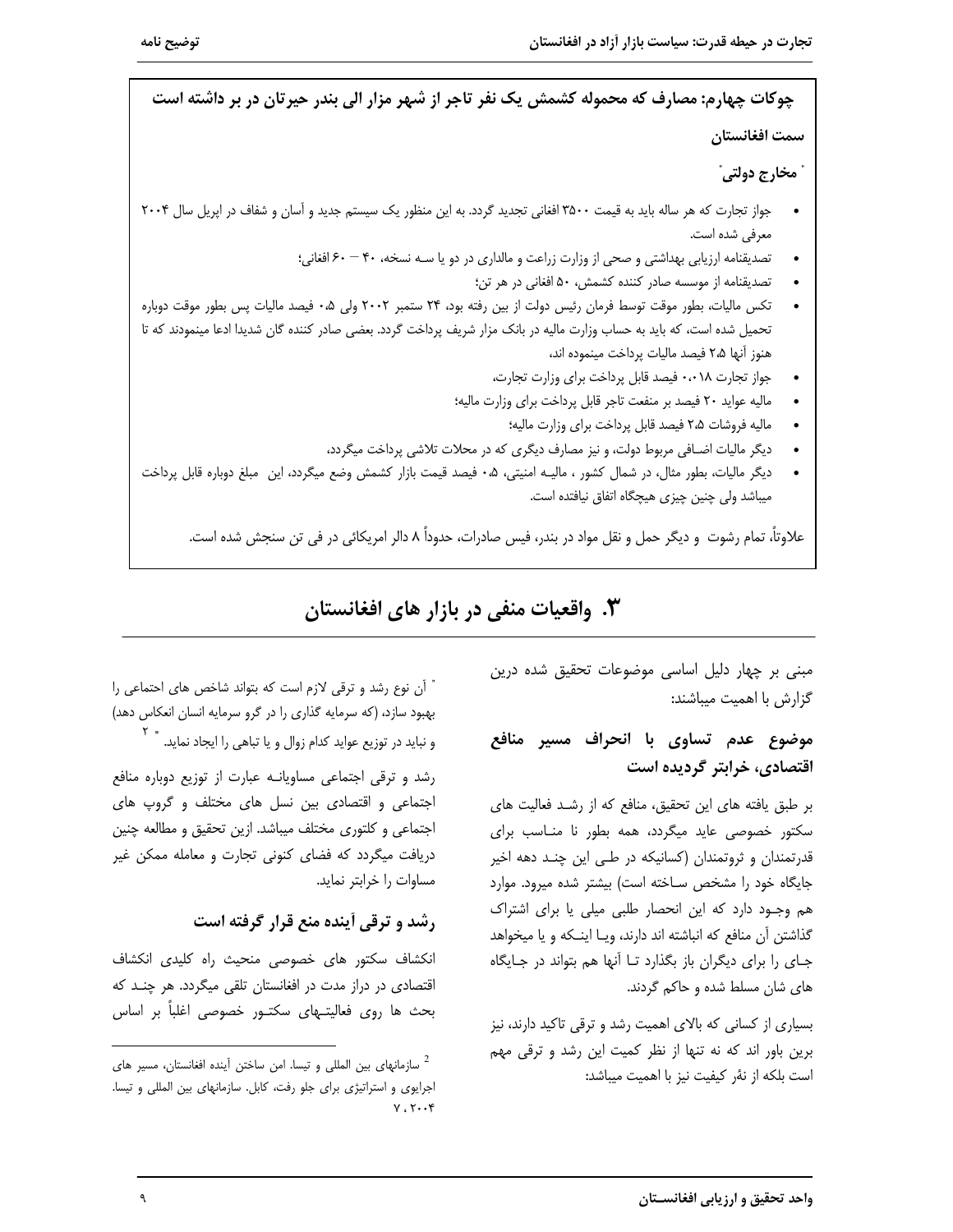فرضیات که مارکیت افغانستان باز است استوار میباشد، و تماماً آنچه که ضرورت است سنجش کارآفرینی ها ذر بین افغانها میباشـد. اکنون در یک محیط که رقابتی وجود ندارد، تمام آن فرصت های آماده شده بروی همه گی باز نمیباشد، ولی توسط کسانیکه بر آن دست دارند، تصرف گریده است که خود باعث ایجاد یک زمینه احساس خود محرومیتی میگردد. گرایشات کنونی در صنعت ساختمانی (که در فوق شرح شد) اینرا بخوبی تشریح مینماید.

دست اندرکاران مختلف (مارکیت) توسط فضای کنونی به اشکال متفاوت متاثر گردیده اند. برگشت مردمان معالمه گر و سرمایه های شان به کشور یقیناً که تحت منع قرار گرفته است. علاوتاً، حالت رشد و ترقی آن معالمات کوچکتر و یا متوسط تر که نمیتوانند با فعالیت های بازیگران بزرگتر بازار میزان گردند و نیز نمیتوانند که تسلط آنان را از بازار از بین ببرند.!

عین مسئله دسترسی به پول و تماس های مناسب نیز گروپ های کوچکتر را که کوشش مینمایند به بازار راه یابند، تحت تاثیر خود قرار میدهد، اگر چه آنها به شکلی متفاوت آشکار گردیده است. بطور مثال، نو واردان با بازیگران موجوده در رقابت قرار دارند، تا پیشتیبانی لازم را از طرف مقامات رسمی دولت و دیگر قدرتمندان جهت حضور فزیکی در مارکیت حاصل نماىند.

# نقش طرح های موجوده کنترول سـیاسی و نظامی تقويت شده و روند سـاختار دولت تقليل يافته است،

فعالیت های بازار افغانستان با مسایل اقتصادی بیرونی در ارتباط میباشد. بی امنیتی در سراسر کشور حاکم است، و خلع سلاح جنگجویان و ملیشه ها در کابل و دیگر نقاط توسط سیاست داخلی و خارجی مانع قرار گرفتـه است. کنترول نظامی و سیاسی توسط قومندانان منطقوی و محلی بکار برده شده، که توسط پشتیبانی های پولی که در منابع مشروع و غیر مشروع آمده حمایت گردیده است، که شامل تجارت خشخاش ، مالیات گمرکی ، مالیات از معادن در بعضی نقـاط و مالیـات غیر رسمی میباشد. آنچرا که این تحقیق نیز تائید مینماید آنست که تاجران بزرگ با جنگجویان روابط تنگاتنگ دارند، کسانیکه بطور مستقیم از قرار داد های بزرگ استفاده مینماینـد و از تجارت قانونی و مشروع برای استفاده جوی های های پولی استفاده مينماينـد.

کوتاهی درینکه روابط بین قـدرت سیـاسی و اقتصادی (در داخل و خارج از دولت مركزي) بعضي وقت ها بطرف پنداشت های پالیسی سازان سوق داده میشود که ارتباطات ذاتی، دو طرفه و مثبت را میان رشد اقتصادی و دولتداری خوب مد نظر داشته و در رهنمایی روابط علل و معلول مسایل مختلف وضاحت ميداشته باشد. واقعيات اقتصاد سياسى افغانستان اينست که در یک دولت پیشرفته میتواند که باعث توسعه، زمانیکه دولت بهبود يابد توزيع منافع مساويانه اقتصادى نيز بهبود پيدا می نماید. رشـد اقتصای ملزوماً ممکن نیست کـه سبب توسـعه و بهبود دولتداری ســـیاسی گــــردد. حقیقتاً جز اینکه تغیرات همزمان بالای راه های که مارکیت یا بازار مطابق آن منافع رشد افتصاد توزيع ميگردد، ايچاد نگردد، چانس تغير دمكراتيك اساسی و افزایش امنیت بطور واقعی با رشد بیشتر اقتصاد كاهش خواهد يافت.

### نتایج منفی محیطی و صحی وجود دارند

طرح و نقش فعالیت های سکتور خصوصی که درین تحقیق و مطالعه آشکار گردیده است واضحاً که اثرات منفی را بالای محيط دارد. از نگـاه منابع طبعي، كمبـود مقررات واقعـه نگاري، استخراج ریگ و تراکم و استفاده جغل های دریا ها نگران كننده است. بر علاوه، كمبود در مقررات صنعت ساختمانى یکی از علل اصلی نگرانی ها میباشد، مخصوصاً که افغانستان در معرض زلزله قرار دارد.

گذشته ازین، مسایل زیاد صحی و ایمنی در اطراف محیط های کاری وجود دارد که در سکتورهای متذکره ایجاد شده اند. وضعیت تولید قالین میتواند که باعث مریضی ها و مشکلات زيــادي گردد. مخصوصاً باللاثر نورضعيف و كيفيت هوا موجود. اکثریت بخش تولیدی، رنگ آمیزی پشم، شستشوی مواد تولید شده، میتواند باعث کثافت و ناپاکی طافت فرسا گردد. و همچنین مسئله کارگری اطفال نیز یک موضوع عمده است که باید مورد توجه قرار گیرد. مطالعه سکتور ساختمانی نیز نگرانی های مشخص صحی را برای آن کارگرانیکه در بخش صنعت خشت سازی کار میکنند، را مشخص نموده است. بطور عمـــوم، جنبه های ایمنی و صحی ساحات جزئی کاملاً کنترول نشده اند، و کدام میکانیزمی نیز نیست تا از مالکین سکتور خصوصی (کسانیکه از کرایه گیری این ساحات نفع میبرند) بخواهـد تا تسهيلات و امور صحى اوليه را آماده سازند. تمام مسایل صحی و ایمنی محیط بطور نامناسب بالای فقرا اثر میانداز د.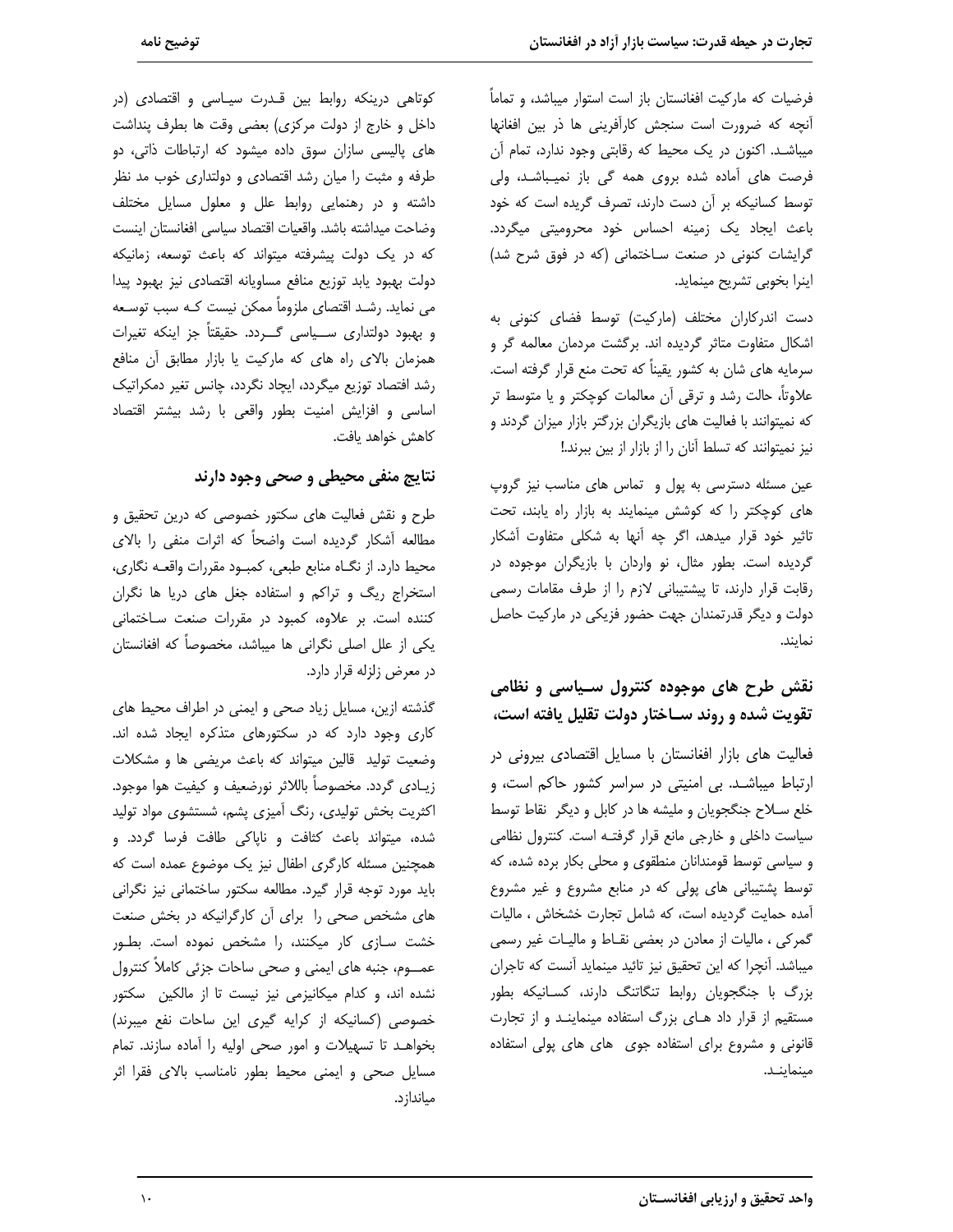کنترول فعالیت های تجارتی بزرگ، توسط یک گروپ کوچک از معامله گران که روابط مستحکم سیاسی و نظامی دارند به این معنی است که مقرارت بالای مسایل محیطی به احتمال کم از طرف دولت صورت گیرد، بلکه بیشتر توسط اشخاص دست اندر کار در امور تجارتی و معامله با حیله روی دست گرفته میشود. (بطور مثال، معافیت کنونی صادرات چوب) بر علاوه، در حال

حاضر بعضی نشانه های وجود دارند که نماینگر این حقیقت است که مقررات توسط خود مردم که در امور تجارتی دست دارند، ساخته میشوند.

توضيح نامه

# ٤. راه های ممکنه برای جلو رفت

آیا تصویر بطور محدود متروک است؟ جواب منفی خواهد بود؛ علیرغم وضعیت ذکر شده، اقتصاد افغانستان در حال رشد و ترقی بوده که بطور آشکار نسبت به چند سال قبل اکنون افرادی زیادی در فعالیت های اقتصادی و تولیدی مصروف اند. بر علاوه، شواهد مشخص وجود دارد که بطور ساده و آسان بازیگران اصلی فقط متوجه کرایه گیری نمیباشند، شکل غیر رقابتی تعویض و تبادله، احتمالاً که قیمت معامله و ساختار مارکیت را کاهش دهد، و حد اقل در کوتاه مدت باعث زیان و خسار در روند رشد و ترقی اقتصادی نگردد. تمام شواهد برین است که حد اقل مارکیت قالین و امور ساختمانی در حال رشد بوده و میتواند بر تقاضا ها جوابده باشد. بناً بحرانی ترین سوالات عبارت از این است که چیگونه میتوان بر اقتصاد اثر گذاشت تا اشتراک در مارکیت وسیع تر گردد، و توزیع منافع رشد و ترقی بطور پهن توزيع شده و غير مساوات كاهش صورت گيرد.

مسئله کلیدی اینست که چیگونه در مارکیت حسابدهی بزرگتری را ایجاد نمائیم، و فرصت های را ایجاد کرده و توسعه دهیم تا برای تاجران کوچکتر هم فضای برای رقابت ایجاد گـردد. یک گروپ از فرصتها در سطوح مختلف با بازیگران مختلف وجود دارند، البته که نقاط دخولی برای هر سکتور و بخش از هم متفاوت میباشند، بعضی گام های عملی قرار ذیل میباشند:

**تقویه اصلاحات کنونی دولت.** کوشش های **مو**جوده در روند اصلاحات شامل روش دولت در مالیات و تعرفه میباشد که به هدف ایجاد پروسه شفاف و روشن تا آنجائیکه مطابقت میداشته باشد صورت میگیرد. این اصلاحات میتواند که همراه با میکانیزم های قبول شده عامه تاسیس شده و همگام باشد. تا اینکه اطلاعات بطور وسیع در مورد این اصلاحات یخش و نشر گردد. درین مرحله اول است که شهروندان معمولی قادر میشوند تا همراه با فسادی که معامله و تجارت شانرا خراب

ساخته است، مقابله و برخورد نمایند. مهم است که این اصلاحات را در چوکات وضع قوانین، مشروعی که شامل قانون رقابت، قانون خریداری و قانون کارگری میشود، ادامه داد.

فشار بالای بازیگران بیرونی تـا از دست اندر کاران مارکیت تقاضای حسابدهی و مسئولیت نمایند. این مخصوصاً در مواردیکه نقش بازیگران خارجی در ایجاد تقاضا مهم است، مطرح میگردد. ماننـد، پروسه بازسـازی و عملیات های نظامی. بطور محکم باید فشار بالای این بازیگران خارجی تحمیل گردد، تا مطمن گردند که نه تنها آنها از بازار رقابت باخبر سـاخته شده اند كه آنها بطور سهواً در حال اجبار آن باشند، ولی آنها بطور فعالانه در تقاضای حسابدهی از دست اندر کاران مارکیت مداخله دارند. این بدون شک به علت کوشش ها و فعالیت های نظارتی که لازم است قیمت معاملات را بخاطر تقويت استندارد ها افزايش خواهـد داد،. هر چند مداخله برای حمایت از یک سطح بیشتر ساحات کاری از دیدگاه رقابت، و نیز حمایت فعالانه برای بازیگران کوچکتر از طریق به مزایده گذاشتن قرار داد ها لازمی و ضروری میباشد. این نیز بخودی خود پیغام های روشنی برای دیگر بازیگران در مارکیت می فر ستد.

**کار با بازیگران خوردتر و متوسط تر.** سومین دسـته از فـرصتهای که در بازار ایجاد میگردد و توسط سکتور های تولید كشمش و قاليـن با مثـال روشن ساخته شده است. اين سر آغاز کار با بازیگران کوچکتر و متوسط تر میباشد. مثلاً: دسـترسی به كريديت، ممكن آنها را توانمند نمايد تا بيشتر موثرانه با بازيگران بزرگتر رقابت نمایند. مشخصاً کمبود در دسترسی به کریدیت یکی از شکایات مداوم فعالیـن کوچک و متوسط در سراسر بخش هـای که که دراین مطالعه تحقیق شده است، میباشد. هر چند، آموزش از وفور تجـارب در دخالت كريديت بطور بين المللي، بايد مواظب بود كه بايد گروپهاى تعين شده بايد آنانى